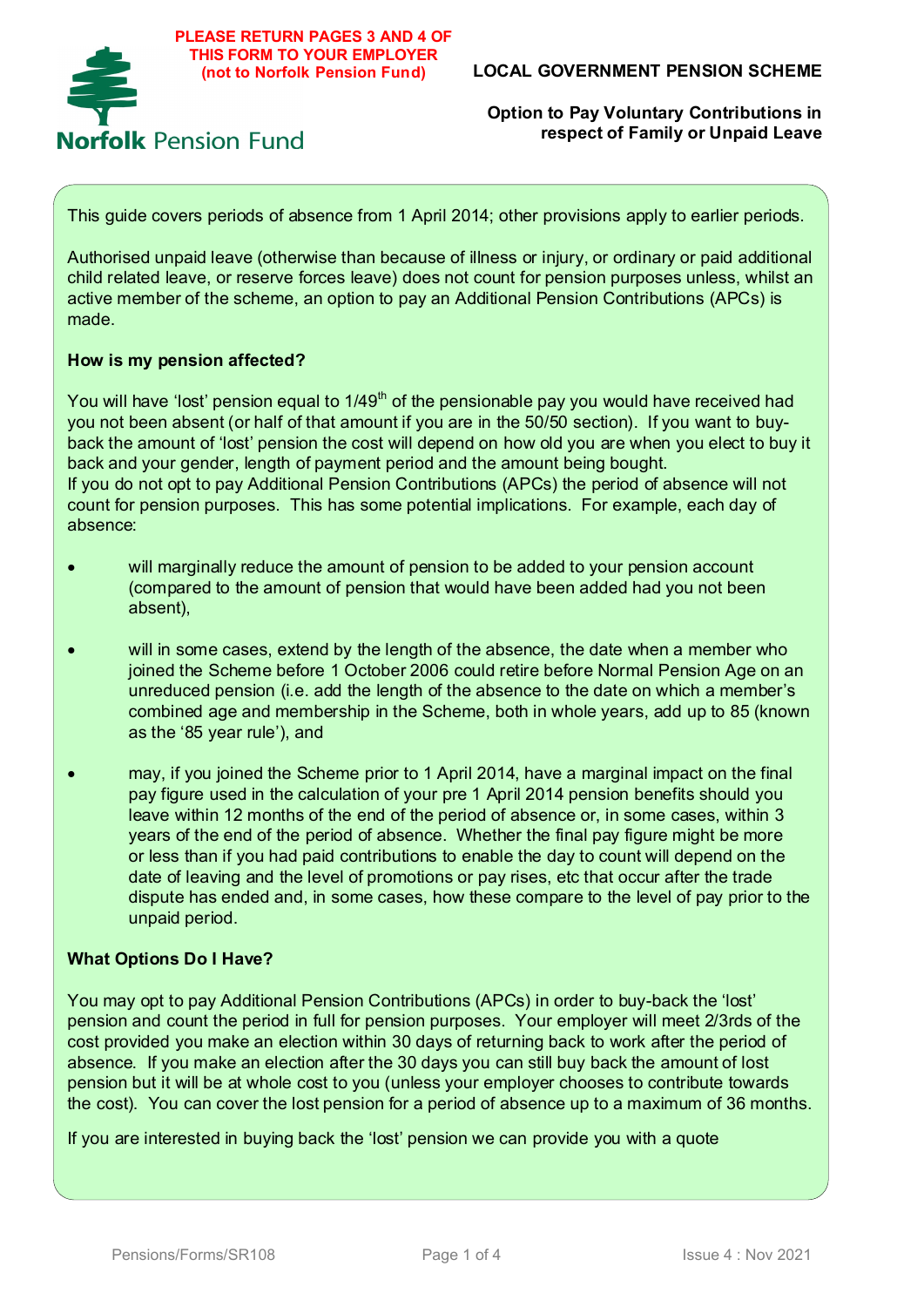

### **How does it work?**

You can choose to buy the lost pension by spreading the payment of additional pension contributions over a number of complete years or by making a one-off lump sum payment. However, if you are within a year of, or over, your Normal Pension Age or, the cost to you is under £60 you can only pay by means of lump sum.

- If you choose to spread the payments, the additional contributions would be deducted from your pay each pay period and attract automatic tax relief.
- If you choose to pay by one-off lump sum you can do this though payroll and receive automatic tax relief or,
- make payment direct to NPF but you would be responsible for claiming any tax relief on the payment direct from HM Revenue and Customs via your self-assessment tax return. Note: If you make direct payment to NPF there are potential tax implications if you use a tax free lump due from, or already received from, a pension scheme to fund the payment.

If you choose to buy the lost pension by making a lump sum payment, you will be credited with the full amount of pension bought immediately.

If you choose to spread payment of the additional pension contributions over a number of complete years you will be credited with the full amount of lost pension bought if you complete the payments or if, before completing payments, you are retired on the grounds of ill health with an enhanced pension. In all other cases, if you cease payments early (either because you choose to cease making payments or because you cease membership of the pension scheme) you will be credited with the amount of lost pension you had bought at that time.

#### **What if I have more than 1 pension account?**

If you have more than one active pension account in the scheme (i.e. because you are in the pension scheme in more than one job) you must specify which job the lost pension is in respect of. If you wish to pay additional pension contributions for each job, you will have to submit separate applications to buy lost pension for each job.

#### **What would happen when I retire?**

Any lost pension bought increases the pension payable to you when you draw your pension. If you draw your pension before your Normal Pension Age (NPA) under the pension scheme the lost pension that has been bought will, unless retirement is on the grounds of ill health, be subject to a reduction (because you are drawing it early) and if you draw your pension after your NPA it will be subject to an increase (because you are drawing it late).

In the event of your death, no extra pension benefits will be payable to your dependants in respect of the extra pension bought (as the APCs buy extra pension for you only).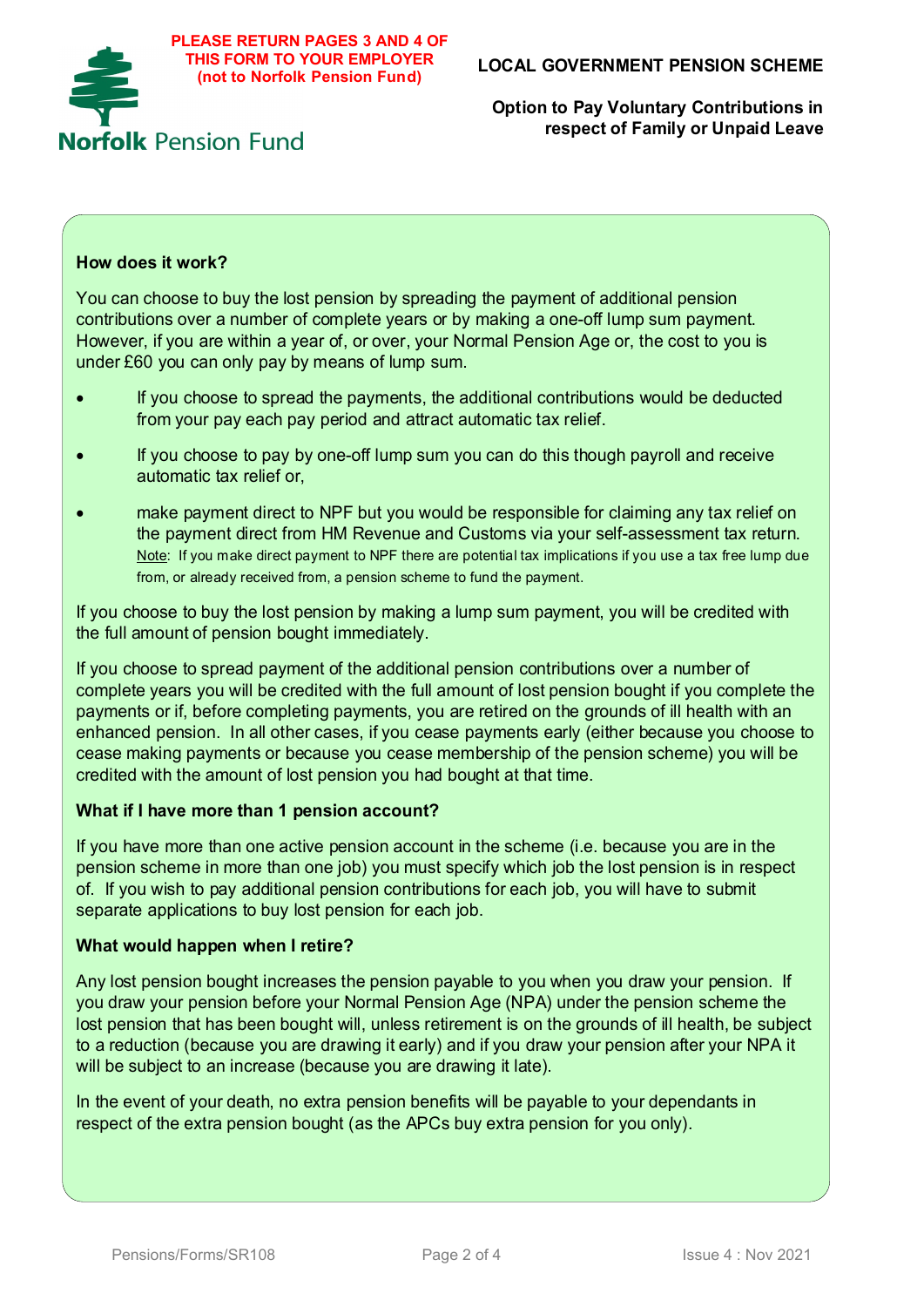

### **PLEASE RETURN PAGES 3 AND 4 OF THIS FORM TO YOUR EMPLOYER (not to Norfolk Pension Fund)**

| <b>Employer</b>                 |                                 |  |  |  |
|---------------------------------|---------------------------------|--|--|--|
| Member's<br><b>Full Name</b>    |                                 |  |  |  |
| <b>NI</b><br><b>Number</b>      | <b>Payroll</b><br><b>Ref</b>    |  |  |  |
| <b>Work</b><br><b>Telephone</b> | <b>Home</b><br><b>Telephone</b> |  |  |  |
| Type of<br>Leave                |                                 |  |  |  |
| <b>Date Returned To Work</b>    |                                 |  |  |  |

# **Family (Maternity/Adoption) Leave**

During ordinary maternity leave or ordinary adoption leave you will pay contributions based on whatever reduced pay you actually receive, including any Statutory Maternity Pay (SMP), Statutory Adoption Pay (SAP), Occupational Adoption Pay (OAP) and Occupational Maternity Pay (OMP). This period will count normally for pension purposes.

However, any periods of unpaid Maternity or Adoption Leave you take will not count for pension purposes unless you pay voluntary contributions to cover it.

### **Unpaid Leave/Paternity Leave**

If you want to count a period for pension purposes you will need to pay additional pension contributions. The contributions will be based on your age, gender and amount you wish to purchase.

### **More information**

Your employer will pay 2/3rds of the APC on your behalf if you opt within 30 days of returning to work. You can get more details from your Employer or HR department or from our website www.norfolkpensionfund.org.

| Please tick option 1 or option 2 |                                                                                                                                                                                                                                                                                                                                                                                               |  |  |  |  |
|----------------------------------|-----------------------------------------------------------------------------------------------------------------------------------------------------------------------------------------------------------------------------------------------------------------------------------------------------------------------------------------------------------------------------------------------|--|--|--|--|
|                                  | <b>Option 1</b> $-$ I do not wish to pay voluntary contributions to cover the period shown<br>above. I understand this period will not count for pension purposes and it's not<br>compulsory for my employer to contribute if I opt to pay at a later date.<br><b>Option 2</b> – I would like to see figures before I make a decision. Please provide me<br>with a quotation before I decide. |  |  |  |  |
|                                  | Wet signature if paper copy otherwise input your email address in the 'Signed' box:                                                                                                                                                                                                                                                                                                           |  |  |  |  |
| <b>Signed</b>                    | <b>Date</b>                                                                                                                                                                                                                                                                                                                                                                                   |  |  |  |  |